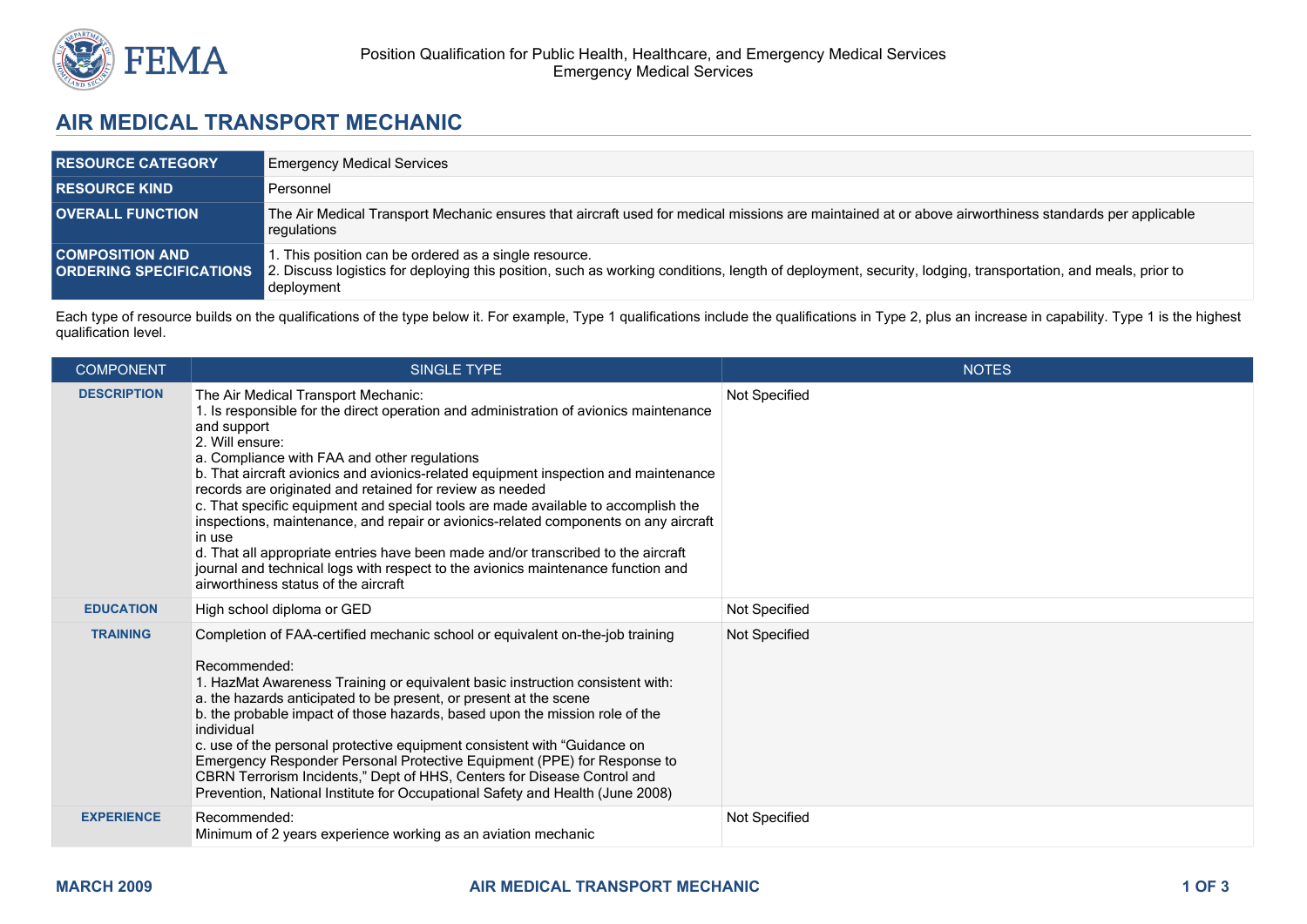

| <b>COMPONENT</b>                                                                            | <b>SINGLE TYPE</b>                                                                                                                                                                                                                                                                                                                                                                                                                                                                                                                                                                                                                                    | <b>NOTES</b>                                                                                                                                                           |
|---------------------------------------------------------------------------------------------|-------------------------------------------------------------------------------------------------------------------------------------------------------------------------------------------------------------------------------------------------------------------------------------------------------------------------------------------------------------------------------------------------------------------------------------------------------------------------------------------------------------------------------------------------------------------------------------------------------------------------------------------------------|------------------------------------------------------------------------------------------------------------------------------------------------------------------------|
| <b>PHYSICAL/MEDICAL</b><br><b>FITNESS</b>                                                   | Recommended:<br>1. Moderate<br>2. Individuals should not require personal medications that require refrigeration<br>3. Individuals should not have any physical conditions, impairments, or restrictions<br>that would preclude them from participating in the moving and lifting of patients<br>and/or equipment and supplies<br>4. Immunizations:<br>Refer to immunization recommendations for emergency responders by Centers for<br>Disease Control, including:<br>a. Td toxoid or Tdap. Receipt of primary series and booster within the past 10 years<br>b. Completion of Hepatitis B Vaccination Series OR completion of a waiver of liability | The National Incident Management System (NIMS) Guideline for the National<br>Qualification System (NQS) defines Physical/Medical Fitness levels for NIMS<br>positions. |
| <b>CURRENCY</b>                                                                             | <b>Not Specified</b>                                                                                                                                                                                                                                                                                                                                                                                                                                                                                                                                                                                                                                  | <b>Not Specified</b>                                                                                                                                                   |
| <b>PROFESSIONAL AND</b><br><b>TECHNICAL</b><br><b>LICENSES AND</b><br><b>CERTIFICATIONS</b> | Certification:<br>Completion of Airframe and Powerplant Certification<br>Licensing:<br>Valid driver's license                                                                                                                                                                                                                                                                                                                                                                                                                                                                                                                                         | Not Specified                                                                                                                                                          |